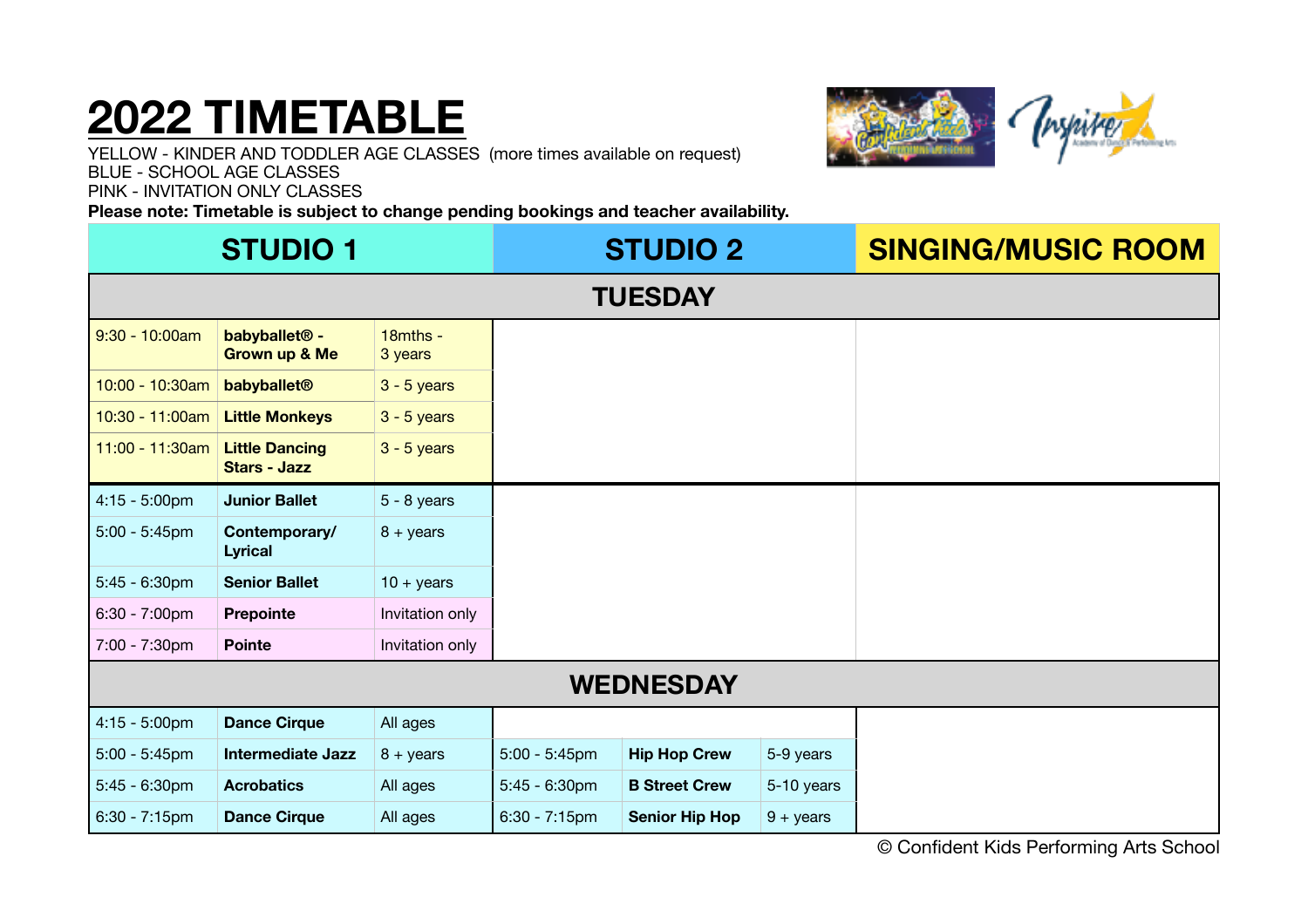| <b>THURSDAY</b>          |                                                       |                        |                         |                                                          |                     |                                  |                           |               |
|--------------------------|-------------------------------------------------------|------------------------|-------------------------|----------------------------------------------------------|---------------------|----------------------------------|---------------------------|---------------|
| 12:30 - 1:00pm           | babyballet <sup>®</sup> -<br><b>Grown up &amp; Me</b> | 18mths -<br>3 years    |                         |                                                          |                     |                                  |                           |               |
| $1:00 - 1:30$ pm         | <b>Little Monkeys</b>                                 | $3 - 5$ years          |                         |                                                          |                     |                                  |                           |               |
| $1:30 - 2:00$ pm         | <b>Little Dancing</b><br><b>Stars - Jazz</b>          | $3 - 5$ years          |                         |                                                          |                     |                                  |                           |               |
| $2:00 - 2:30$ pm         | babyballet <sup>®</sup>                               | $3 - 5$ years          |                         |                                                          |                     |                                  |                           |               |
| $4:15 - 5:00 \text{pm}$  | Comp team 8s                                          | <b>Invitation Only</b> | $4:15 - 5:00 \text{pm}$ | <b>Music Theatre</b>                                     | $5 - 8$ years       | $4:15 - 5:00$ pm                 | <b>Music Theatre</b>      | $9$ years $+$ |
| $5:00 - 5:45$ pm         | <b>Junior Extension</b>                               | $7 - 10$ years         | $5:00 - 5:45$ pm        | <b>Drama and</b><br>Confidence /<br><b>Screen Acting</b> | $5 - 10$<br>years   | <b>Solo Singing Available</b>    |                           |               |
| $5:45 - 6:30$ pm         | Comp team 10s                                         | <b>Invitation Only</b> | $5:45 - 6:30$ pm        | <b>Screen Acting</b>                                     | $11 + \text{years}$ | $5:45 - 6:30$ pm                 | <b>Pop Singer's Group</b> | All Ages      |
| $6:30 - 8:00$ pm         | <b>Senior Extension</b>                               | $11 + years$           |                         |                                                          |                     | <b>Solo Singing Available</b>    |                           |               |
| <b>SATURDAY</b>          |                                                       |                        |                         |                                                          |                     |                                  |                           |               |
| $9:00 - 9:30am$          | babyballet <sup>®</sup> -<br><b>Grown up &amp; Me</b> | 18mths -<br>3 years    | $9:00 - 9:30am$         | babyballet <sup>®</sup>                                  | $3 - 5$ years       |                                  |                           |               |
| $9:30 - 10:00am$         | babyballet <sup>®</sup>                               | $3 - 5$ years          | $9:30 - 10:00am$        | <b>Little Monkeys</b>                                    | $3 - 5$ years       | <b>Music and Singing Classes</b> |                           |               |
| 10:00 - 10:30am          | Tap                                                   | $5$ years $+$          | 10:00 - 10:30am         | <b>Little Dancing</b><br><b>Stars - Jazz</b>             | $3 - 5$ years       |                                  |                           |               |
| 10:45 - 11:30am          | <b>Junior Jazz</b>                                    | $5 - 9$ years          | 10:45 - 11:30am         | <b>Hip Hop Crew</b>                                      | $5$ years $+$       |                                  |                           |               |
| 11:30 - 12:15pm          | <b>B Street Crew</b>                                  | $5$ years $+$          | 11:30 - 12:15pm         | <b>Music Theatre</b>                                     | $5$ years $+$       |                                  |                           |               |
| $12:15 - 1:00 \text{pm}$ | <b>Acrobatics</b>                                     | All ages               | $12:15 - 1:00$ pm       | <b>Junior Ballet</b>                                     | $5 - 8$ years       |                                  |                           |               |
| $1:00 - 1:45$ pm         | <b>Intermediate Ballet</b>                            | 8 years $+$            | $1:00 - 1:45$ pm        | <b>Hip Hop</b><br><b>Comp Crew</b>                       | Invitation<br>Only  |                                  |                           |               |
| 1:45 - 2:30pm            | <b>Dance Cirque</b>                                   | All ages               |                         |                                                          |                     |                                  |                           |               |

© Confident Kids Performing Arts School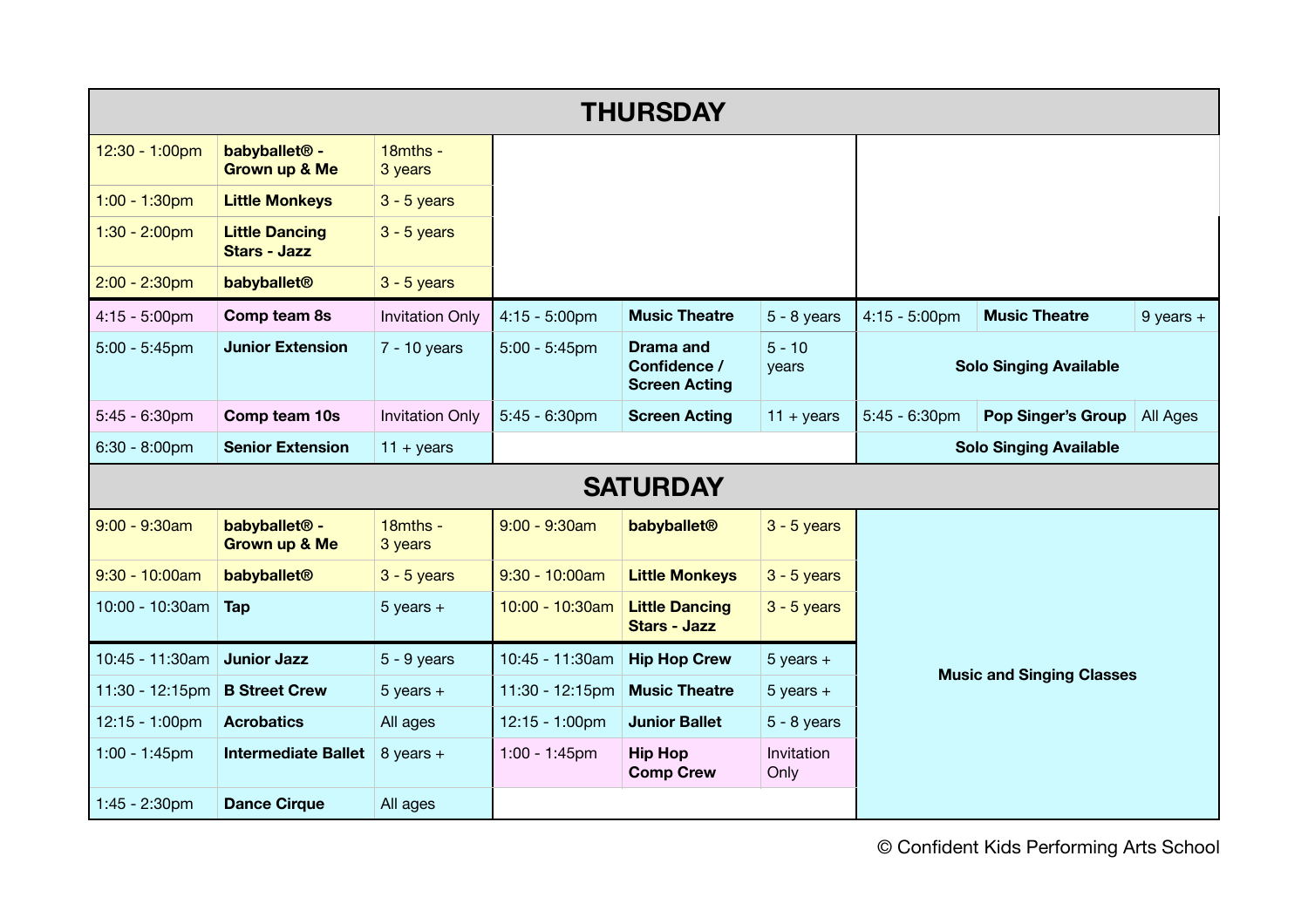### **2022 Fees**

| <b>GROWN UP AND ME CLASS FEES</b><br>(6 months - 3 years)                                                                                                                                                                                                                                                                                                                                                        | <b>PRESCHOOL FEES</b><br>$(3 - 5$ years)                                                                                                                                                                                                                                                                                                                                                                                                                                                           |
|------------------------------------------------------------------------------------------------------------------------------------------------------------------------------------------------------------------------------------------------------------------------------------------------------------------------------------------------------------------------------------------------------------------|----------------------------------------------------------------------------------------------------------------------------------------------------------------------------------------------------------------------------------------------------------------------------------------------------------------------------------------------------------------------------------------------------------------------------------------------------------------------------------------------------|
| We have NO ENROLMENT FEE<br>All fees are paid by the term, per child:<br>1 x 30 minute class a week = $$11.00$ a week (plus GST)<br>Grown up and me classes do not take part in the concert.<br>There are no additional fees to be aware of.                                                                                                                                                                     | We have NO ENROLMENT FEE<br>All fees are paid by the term, per child:<br>1 x 30 minute class a week = $$11.00$ a week (plus GST)<br>$2 \times 30$ minute classes a week = \$18.00 a week (plus GST)<br>$3 \times 30$ minute classes a week = \$23.00 a week (plus GST)<br>Students are invited to take part in our End of Year Concert! This is an<br>awesome opportunity to celebrate all we have learnt throughout the<br>year. ADDITIONAL AND OPTIONAL COSTS TO BE AWARE OF -<br>Please page 5. |
| ALL SCHOOL AGED GROUP CLASSES<br>$(5 - 16$ years)                                                                                                                                                                                                                                                                                                                                                                | SIBLING DISCOUNTS - ALL GROUP CLASSES                                                                                                                                                                                                                                                                                                                                                                                                                                                              |
| We have NO ENROLMENT FEE<br>All fees are paid by the term, per child:<br>30 mins = $$11.00$ per week (plus GST)<br>45 mins = $$13.00$ per week (plus GST)<br><b>Multi Class Discounts:</b><br>2 classes a week = $10\%$<br>3 classes a week = $15%$<br>4 classes a week = $20\%$<br>5 or more classes = fees capped at $$55$ per week<br><b>ADDITIONAL AND OPTIONAL COSTS TO BE AWARE OF - Please</b><br>page 5. | Two siblings $= 5\%$<br>Three siblings = $10\%$<br>Four or more siblings $= 15\%$                                                                                                                                                                                                                                                                                                                                                                                                                  |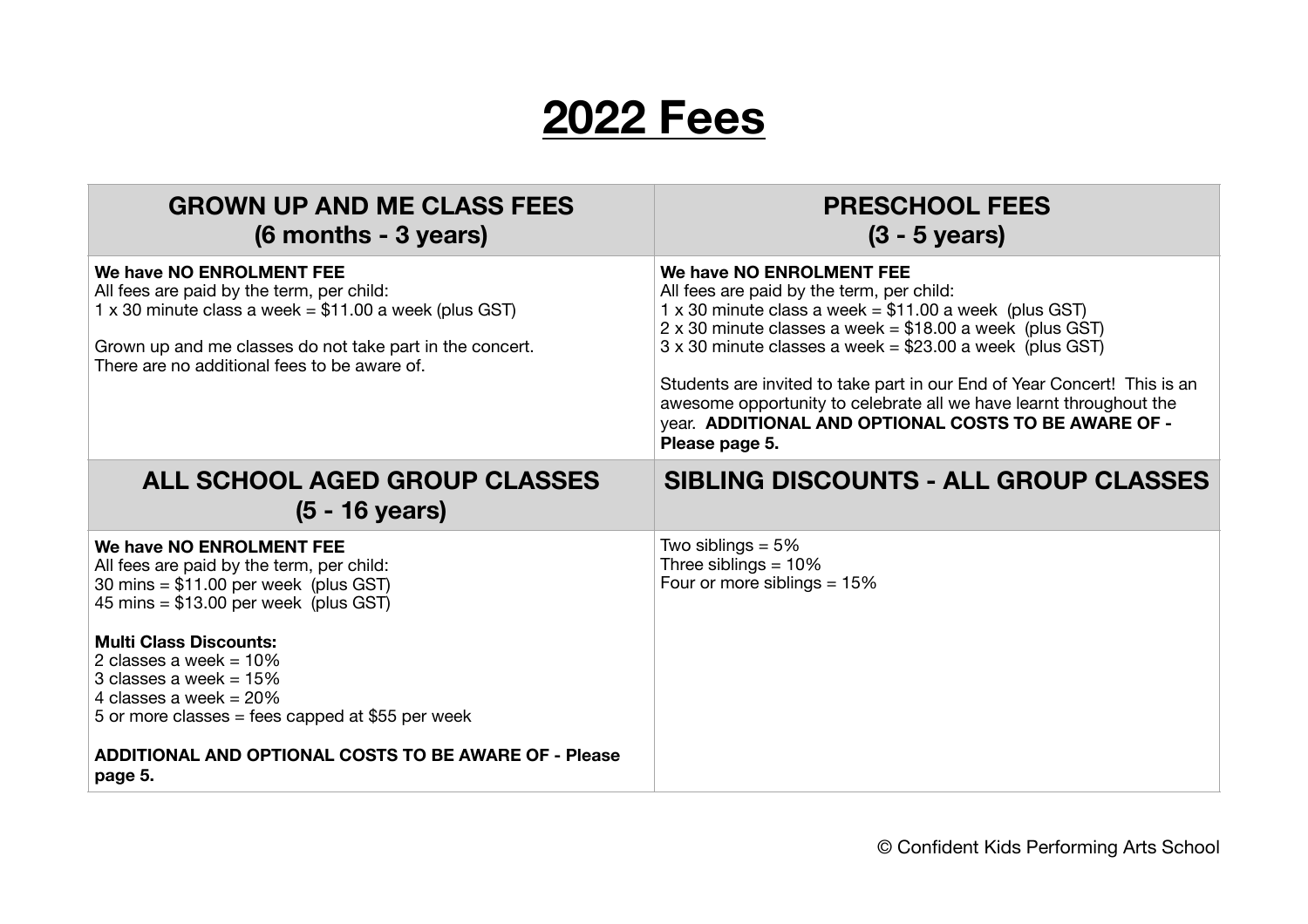### **No discounts apply to the below classes**

| <b>SOLO AND DUO CLASSES</b>                      | <b>COMPETITION TROUPES</b>                                                                                                                       |  |
|--------------------------------------------------|--------------------------------------------------------------------------------------------------------------------------------------------------|--|
| (Dance or Singing)                               | <b>Full year enrolment is required:</b>                                                                                                          |  |
| 15 minute solo class = $$16$ per child per class | One 45 minute team rehearsal = $$17.50$ per child per week                                                                                       |  |
| 30 minute solo class = $$30$ per child per class | (paid by the term)                                                                                                                               |  |
| 15 minute duo class = $$12$ per child per class  | Includes one costume and four competitions for the year.                                                                                         |  |
| 30 minute duo class = $$17$ per child per class  | <b>EXTENSION TEAM</b>                                                                                                                            |  |
|                                                  | Junior - 45 minute class = $$10.50$ per week<br>Senior - 1.5 hour class = $$16.50$ per week<br>Students must already attend a group dance class. |  |

| <b>MUSIC CLASSES - GROUP CLASSES</b>        | <b>MUSIC CLASSES - SOLO CLASSES</b>                          |
|---------------------------------------------|--------------------------------------------------------------|
| For children under 7 years - (2-3 students) | 15 minute solo class = $$20$ per child per class             |
| 30 minute class = $$22$ per child per class | 30 minute solo class = $$35$ per child per class             |
|                                             | 45 minute duo class = $$42$ per child per class              |
| Students over 7 years - (3 students)        | 60 minute duo class = $$55$ per child per class              |
| 45 minute class = $$22$ per child per class |                                                              |
| Students over 7 years - (4-5 students)      | Exams from Grade 3 onwards require private 45 minute classes |
| 60 minute class = $$22$ per child per class |                                                              |
|                                             |                                                              |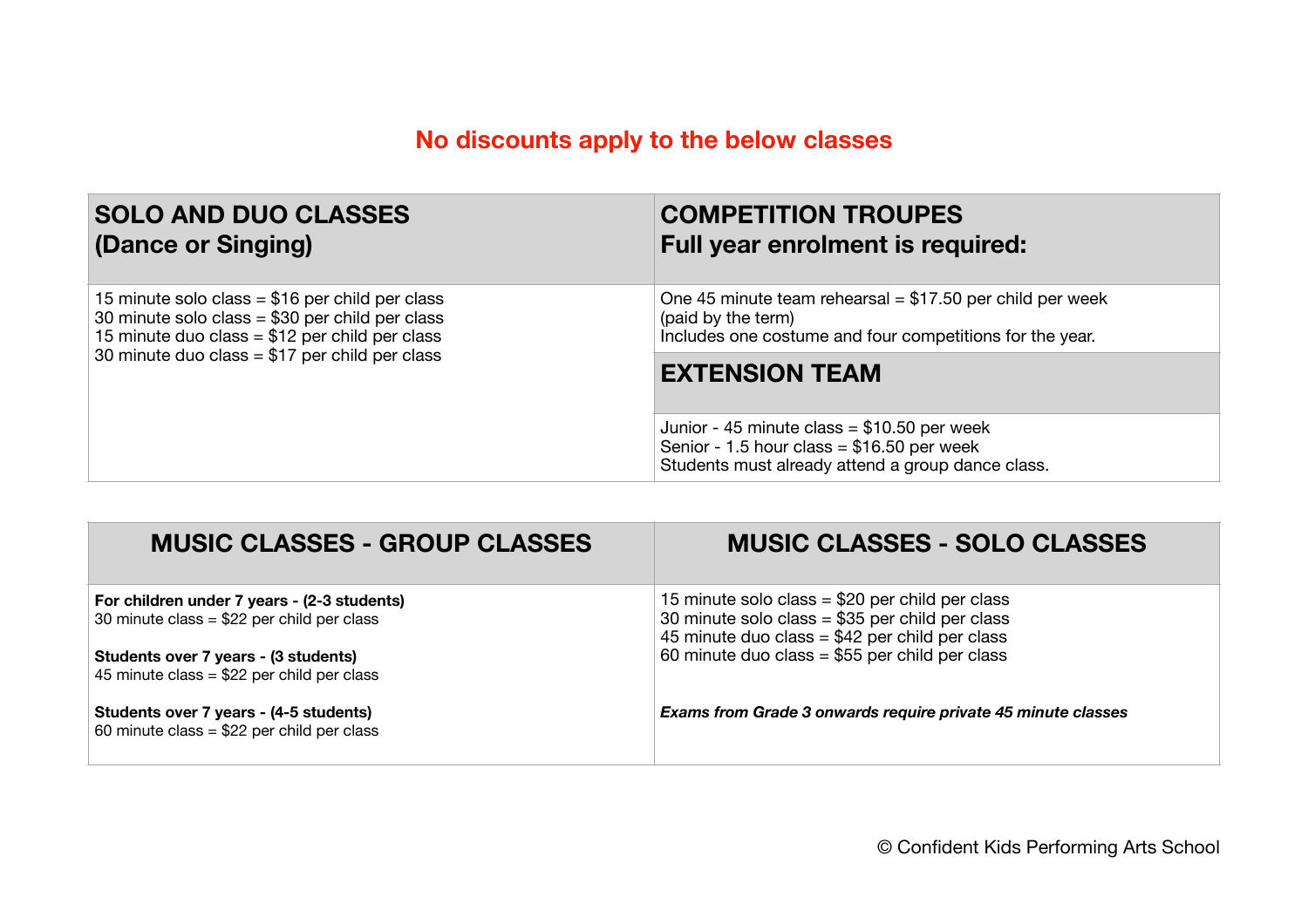## **ADDITIONAL COSTS TO BE AWARE OF**

#### **We do our very best to ensure all additional costs are kept to an absolute minimum.**

We know dance, singing and acting can be expensive, and we feel classes should be accessible for all, so work hard to ensure this is possible. We offer all of the fun additional options such as costume photos and concert videos, but these are optional to order and not compulsory. We also focus on providing top quality costumes to hire to keep costs down and ensure parents don't need to sew.

#### **UNIFORM AND CORRECT SHOES**

Please find this information in your 2022 handbook.

#### **DANCE AND SINGING CLASSES - END OF YEAR PERFORMANCE**

Each year students are invited to take part in our concert! It is an awesome event and an opportunity to celebrate all we have learnt throughout the year. Each child is also awarded a medal from the studio to congratulate them on their performance!

#### **Please note:**

- **In 2022 we cannot guarantee siblings will be in the same performance.** Please take this into account when budgeting for tickets.
- **- Students who take multiple classes or styles such as singing and dancing or music may have two separate performances.**

#### **Concert Costume Hire Charge = \$25 per costume**

These charges are split across term 2 and term 3 to ensure these remain affordable. These are non-refundable as costumes are purchased throughout the year ready for concert. PreSchool classes = two costumes 30 minute classes and acrobatics = one costume 45 minute classes and troupe = two costumes Extension Team = three costumes

**Concert Fee -** \$30 (billed term 3) - includes studio rehearsal and venue concert rehearsal.

**Tan leotards** are compulsory for all female students at concert, and boys black singlets in line with our backstage child safety standards. These will not be provided in 2022 by the studio.

**Tights for Concert** - for ballet, jazz, tap and contemporary students.

**Concert tickets** for family and friends.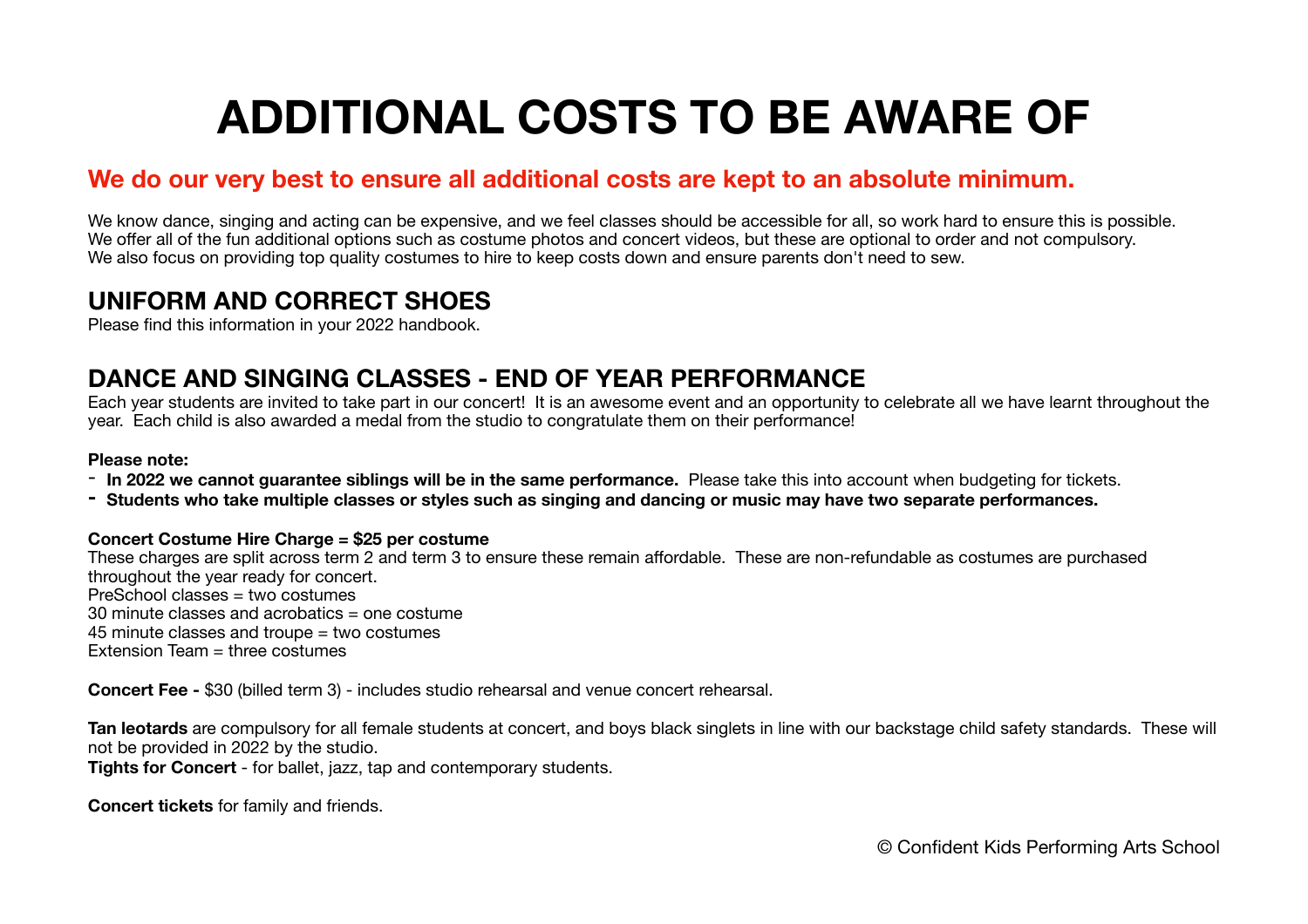#### **SINGING, MUSIC AND ACTING CLASSES - MID YEAR CONCERT**

To keep our singing, music and acting students motivated, we hold a small mid year show. The fee to take part is \$20 per child. Tickets are also available for family and friends.

#### **ACTING CLASSES - END OF YEAR SCREENING/FILMING**

Our Acting students celebrate their end of year with a filming day and screening at Village cinema. There is a fee to take part in the filming that is communicated closer to the date to cover videographer fees. Tickets are also available for family and friends.

#### **OPTIONAL COSTS TO BE AWARE OF**

**Recording Session -** For solo singing students. **Dance Exams** - if your child chooses to take part in exams, these are an additional cost **Competitions** - if your child chooses to take part in competitions, these are an additional cost **Concert Video** - these are offered for purchase to keep! **Concert Photos** - these are offered for purchase as a keepsake of each routine!

### **PAYMENT DETAILS**

**Payment Methods** - Invoices are sent via email and payment is via Bank Transfer

#### **PAYMENT POLICY**

Fees are due in full by the end of week 2 of each term. We offer payment plans for families who require this, please let us know if you would like to set up a payment plan.

### **SOLO CLASS - ATTENDANCE POLICY**

Refunds for solo classes are not available.

Make ups can be organised if absence is communicated to our office **prior to 24 hours before the class.** Absences after this time cannot be made up.